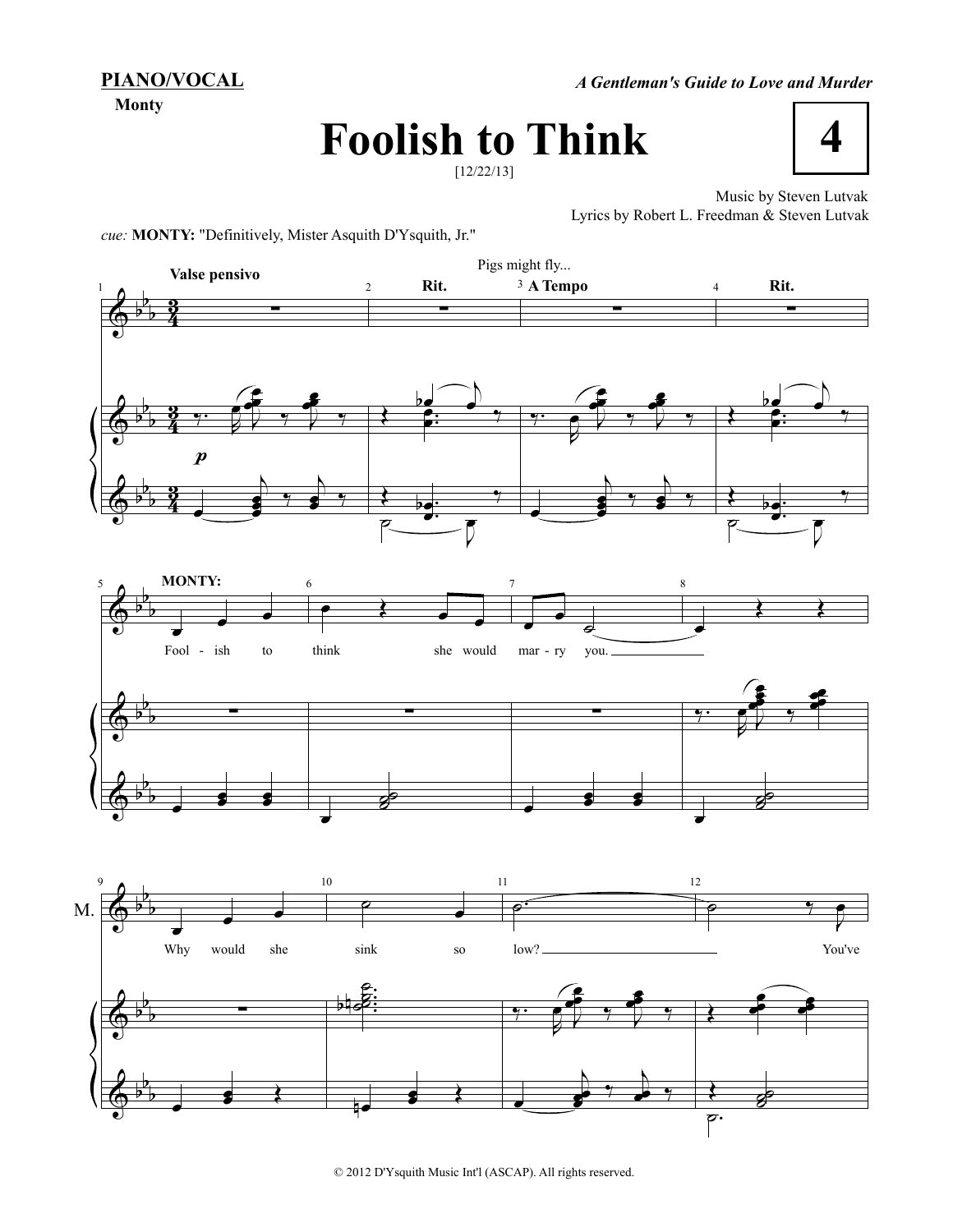

˙.

 $\frac{1}{\sqrt{2}}$ 

P/V - 2 - *Foolish to Think*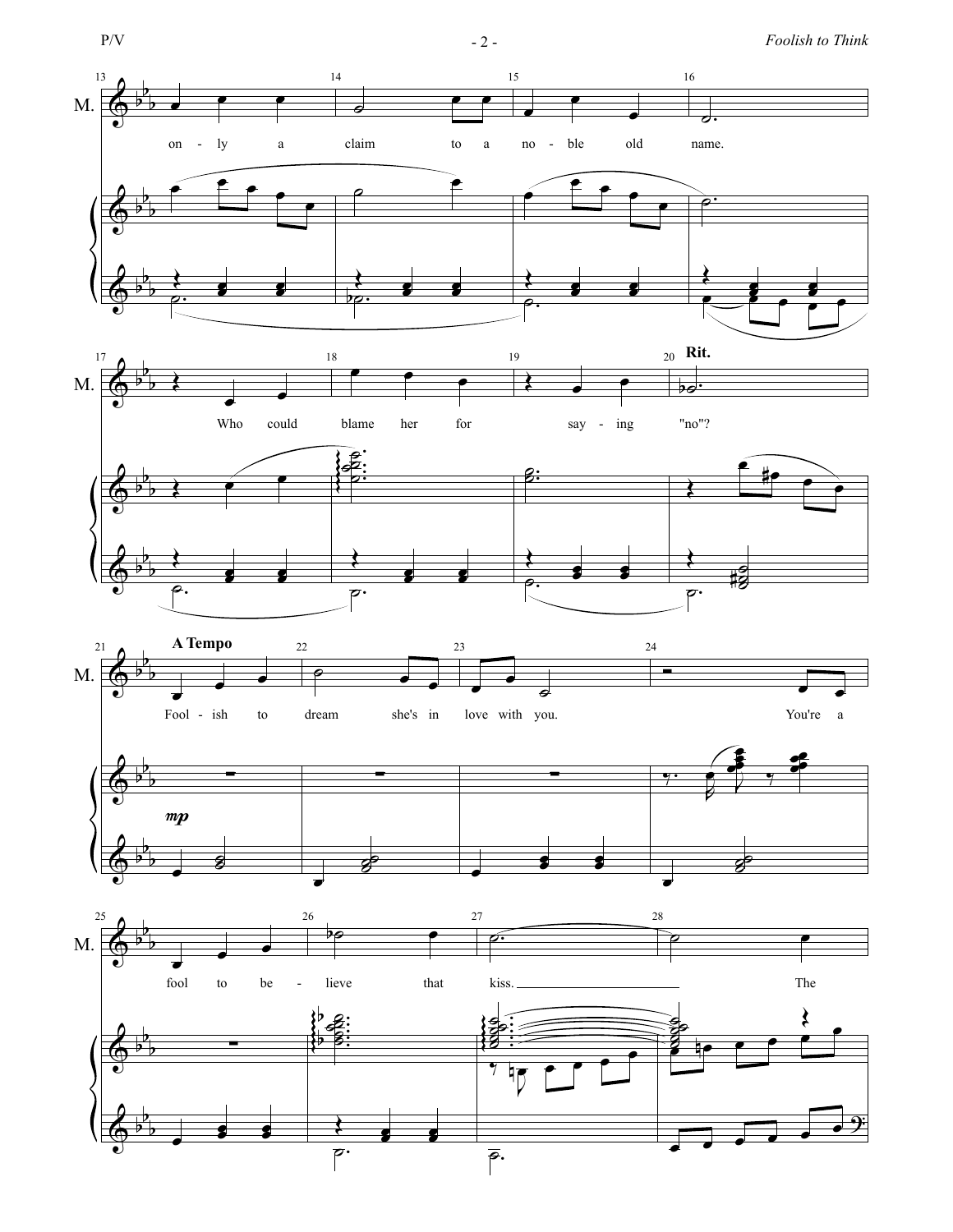

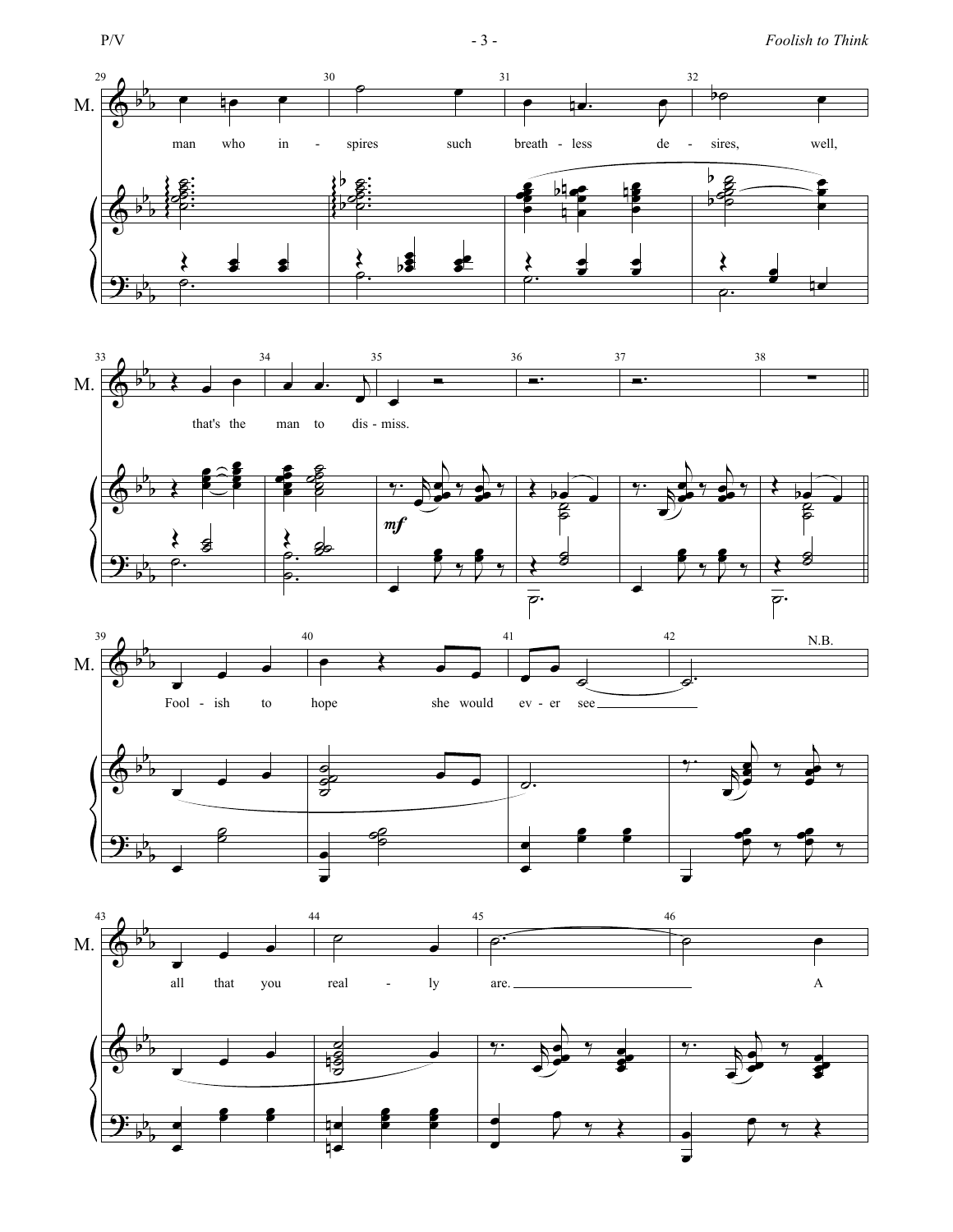









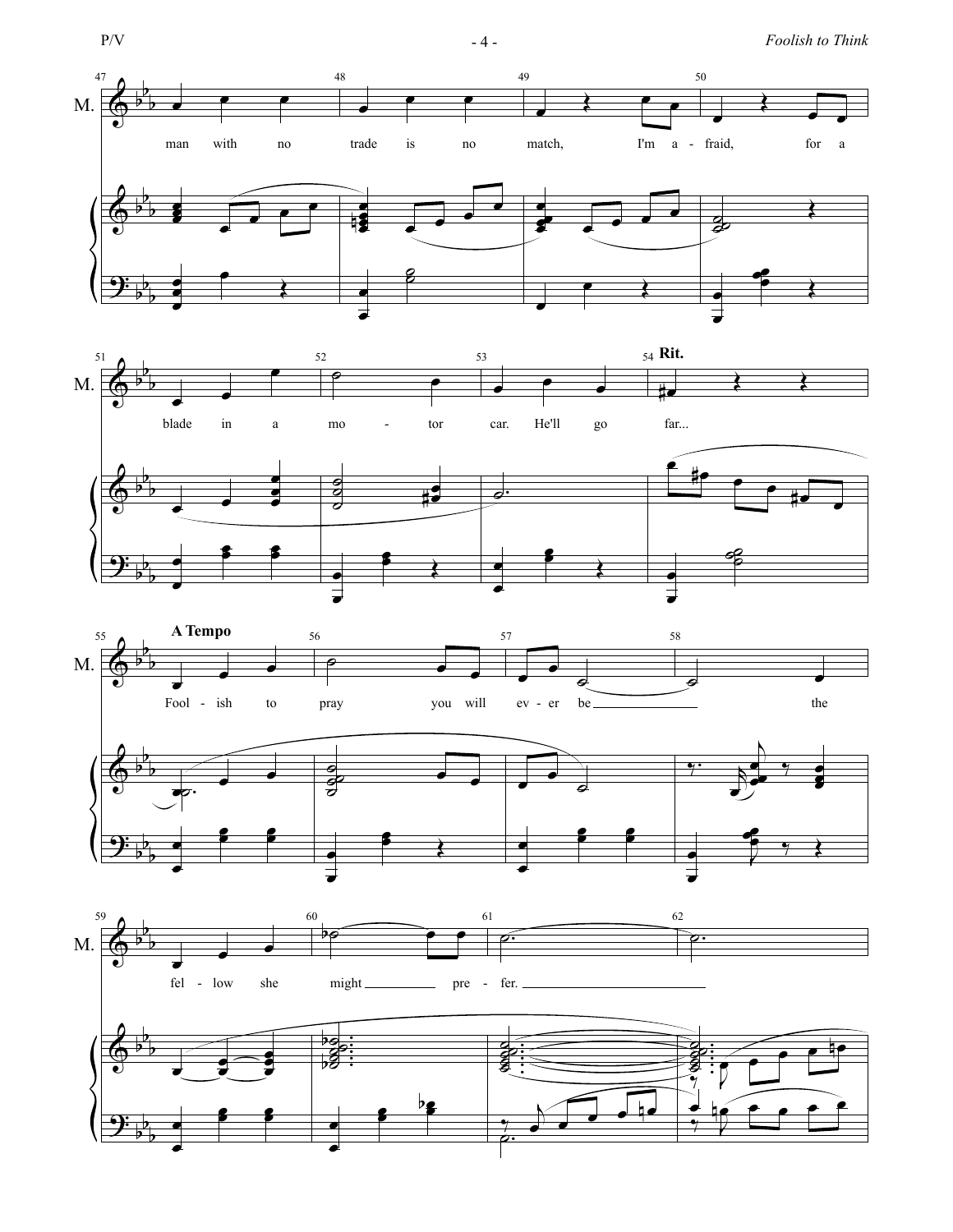

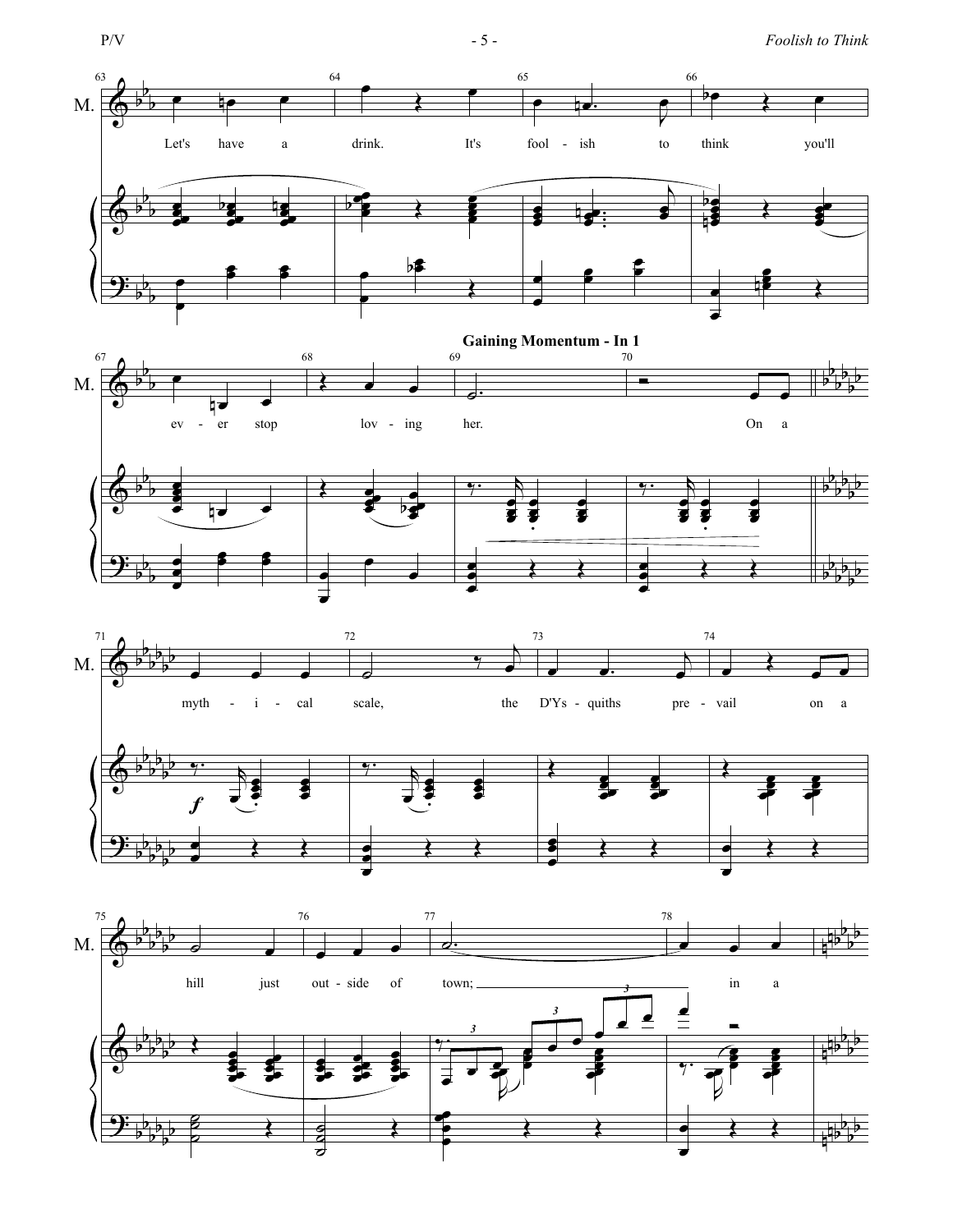







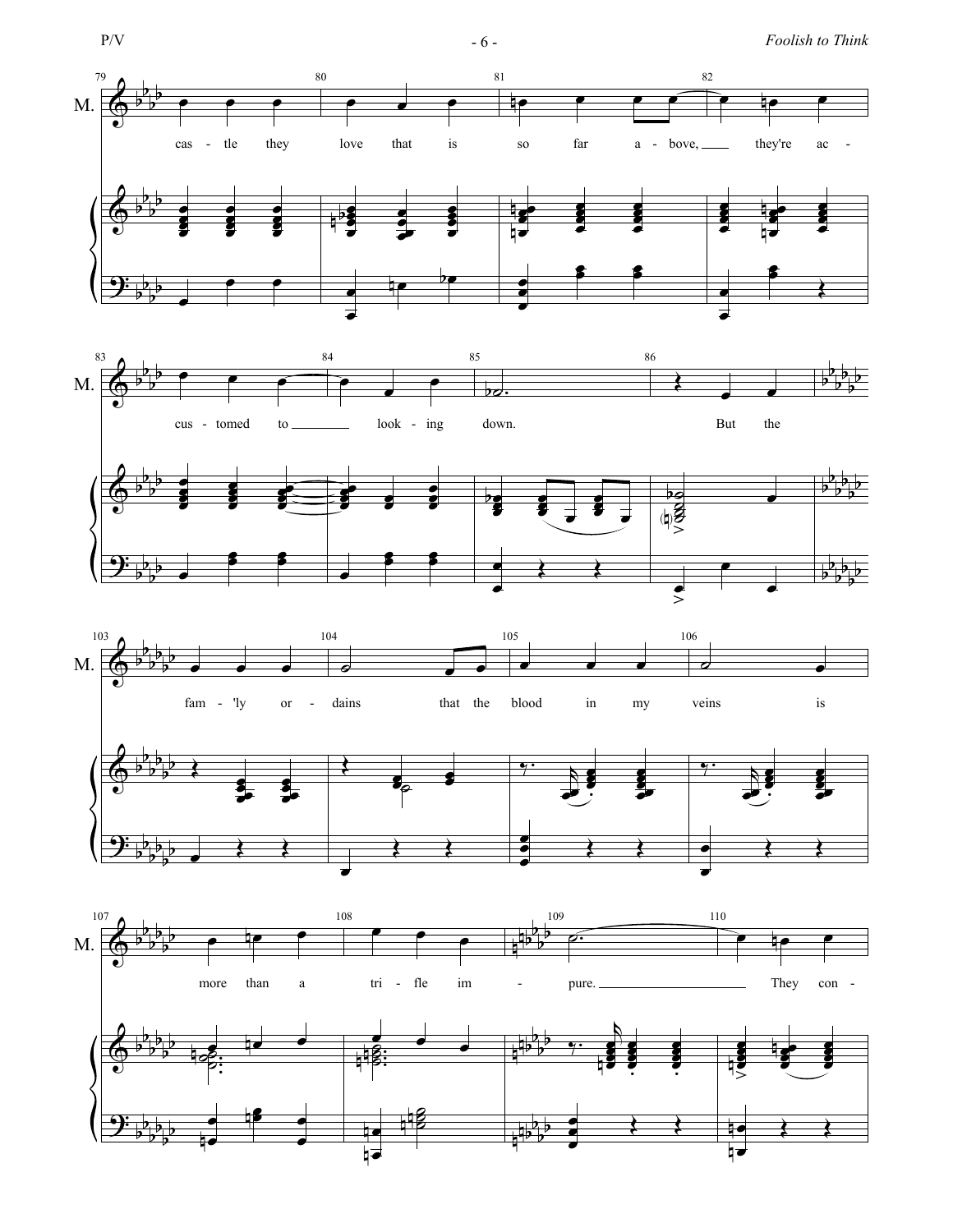







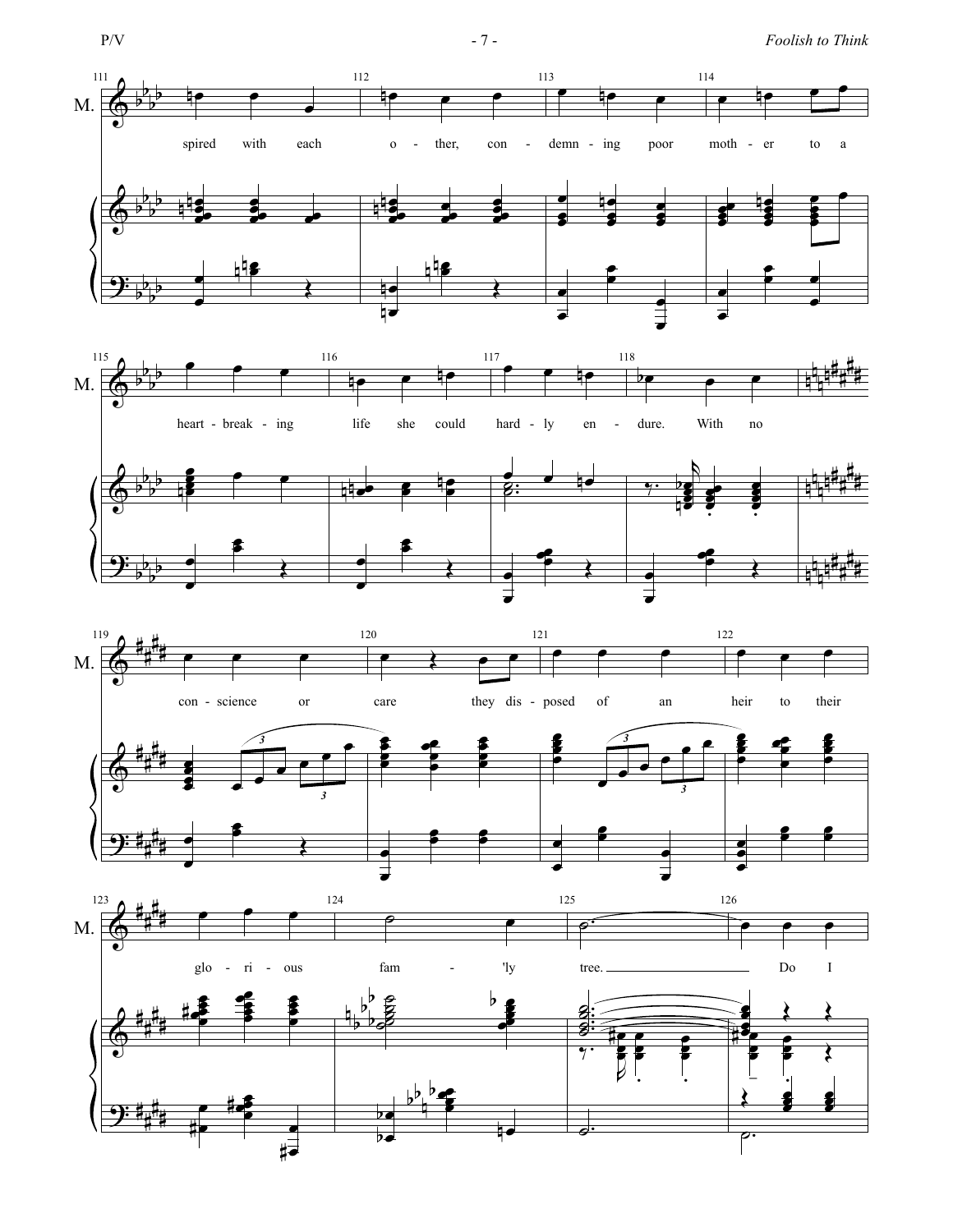





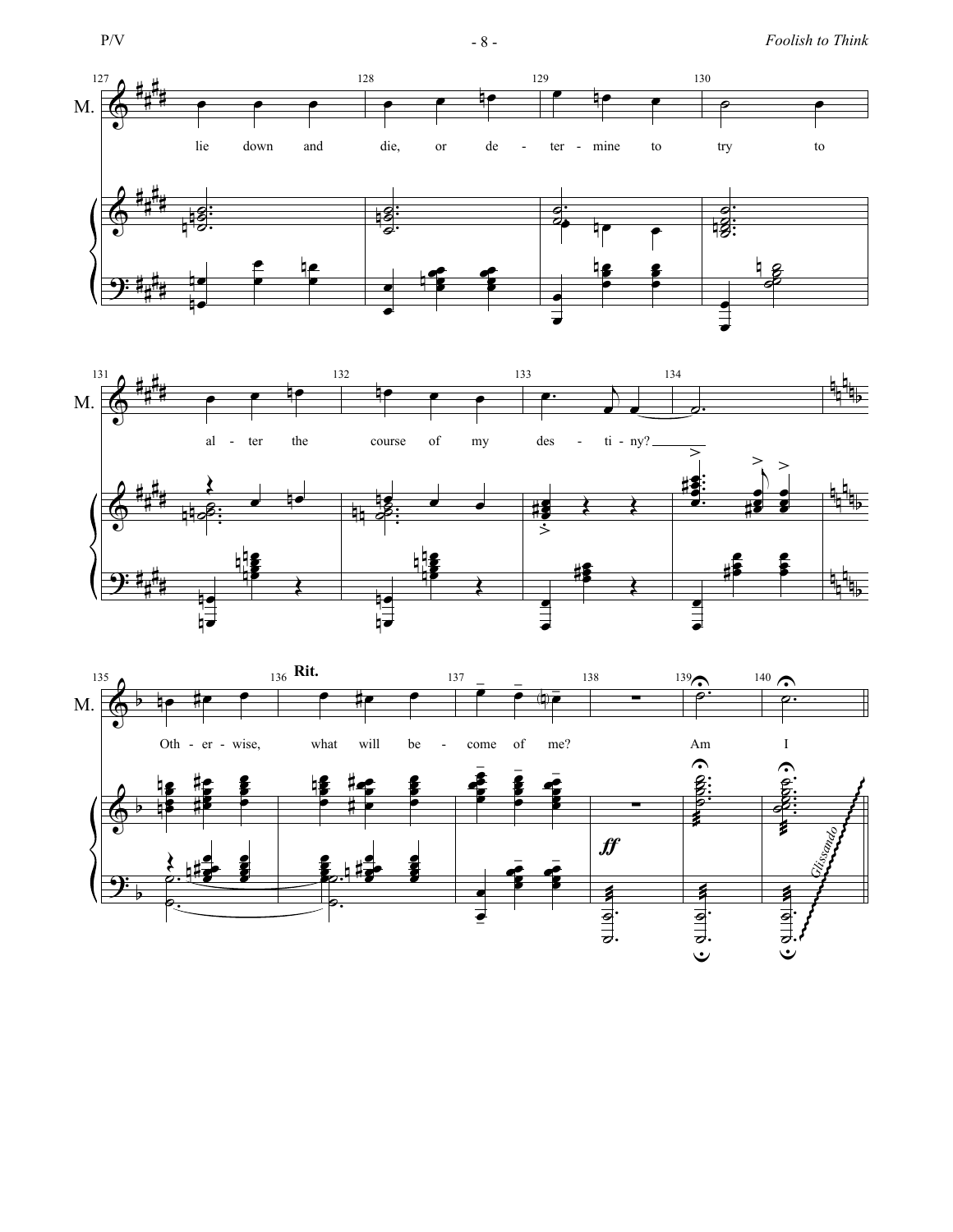

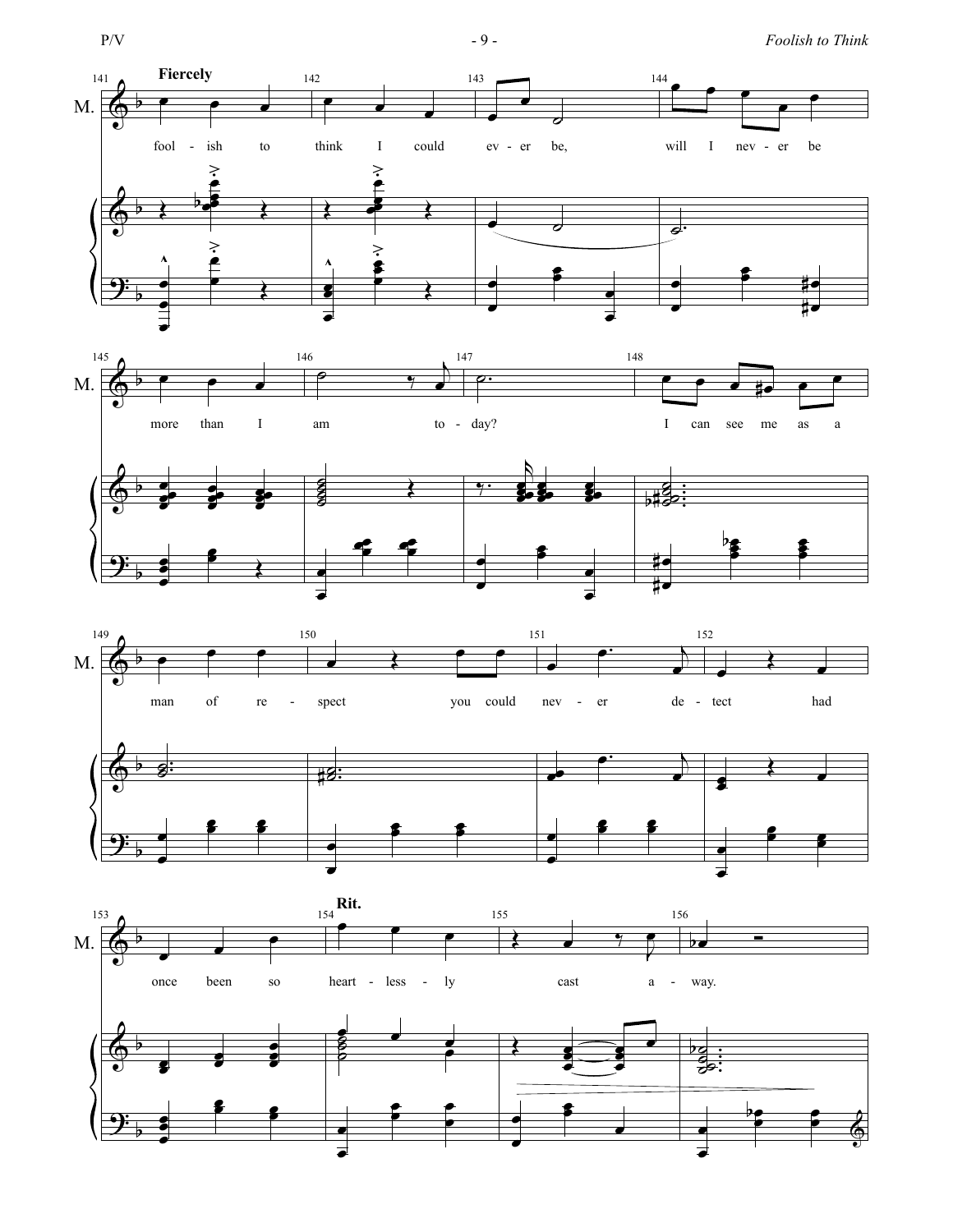